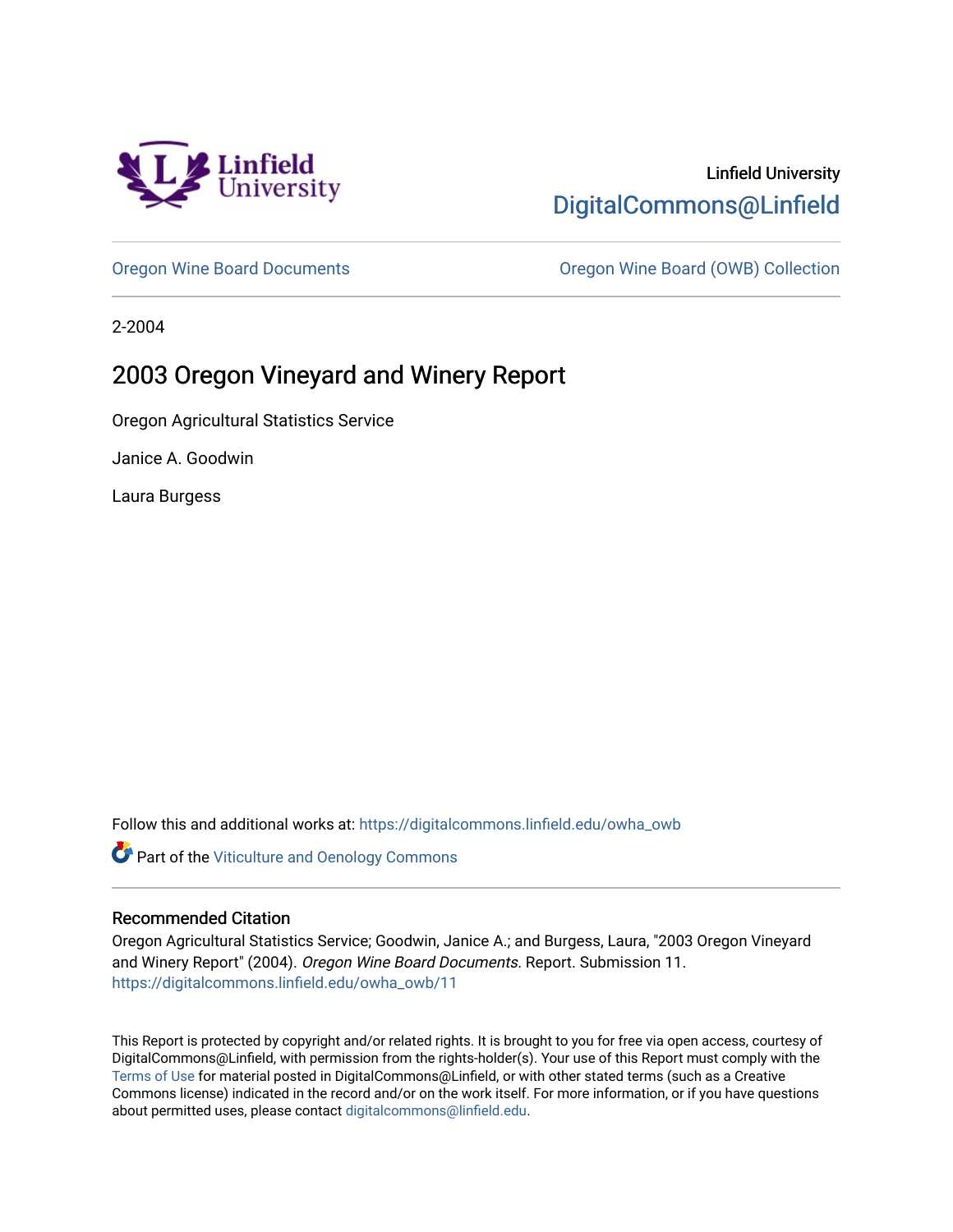

# **2003 OREGON VINEYARD AND**

# **WINERY REPORT**

**1220 SW 3rd Ave., Room 1735 Portland, OR 97204 503-326-2131 / 1-800-338-2157 FAX: 326-2549 or 1-800-731-7011**

 February, 2004 Frequency: Annual

There were a record number of Oregon vineyards and wineries in 2003. A record 1,199,086 cases of wine were sold and the all wine grape price rose to a record \$1,510 per ton. Unfilled wine grape needs reported by wineries were: Baco Noir, Dolcetto, Malbec, Muscat, Niagara, Pinot Gris, Pinot Noir, Riesling, Sauvignon Blanc, Syrah, Tempranillo, and Viognier. The Oregon Wine Board funded the survey.

#### **Wine Grapes: Acreage, yield, production, price and value, by variety, Oregon, 2002-2003**

|                       | All planted<br>acreage |              | Harvested<br>acreage |             |              | Yield per<br>harvested acre |             | Production  | Price            | per ton          |                      | Value<br>of production |
|-----------------------|------------------------|--------------|----------------------|-------------|--------------|-----------------------------|-------------|-------------|------------------|------------------|----------------------|------------------------|
| Variety               | 2002                   | 2003         | 2002                 | 2003        | 2002         | 2003                        | 2002        | 2003        | 2002             | 2003             | 2002                 | 2003                   |
| <b>Cabemet Franc</b>  | Acres<br>94            | Acres<br>103 | Acres<br>74          | Acres<br>86 | Tons<br>1.74 | Tons<br>2.35                | Tons<br>129 | Tons<br>202 | Dollars<br>1,620 | Dollars<br>1,670 | 1.000 Dollars<br>209 | 337                    |
| Cabernet Sauvignon    | 487                    | 510          | 410                  | 449         | 2.33         | 2.18                        | 954         | 980         | 1,670            | 1,410            | 1,593                | 1,382                  |
| Chardonnay            | 1,060                  | 927          | 831                  | 729         | 2.73         | 2.40                        | 2,269       | 1,748       | 930              | 1,020            | 2,110                | 1,783                  |
| Gewurztraminer        | 218                    | 228          | 189                  | 180         | 2.94         | 2.46                        | 556         | 443         | 910              | 990              | 506                  | 439                    |
| Merlot                | 559                    | 579          | 417                  | 407         | 2.38         | 2.66                        | 992         | 1,082       | 1,350            | 1,320            | 1,339                | 1,428                  |
| Muller Thurgau        | 100                    | 94           | 83                   | 84          | 3.73         | 3.01                        | 310         | 253         | 800              | 890              | 248                  | 225                    |
| <b>Pinot Blanc</b>    | 154                    | 178          | 147                  | 144         | 2.73         | 2.59                        | 401         | 373         | 1,260            | 1,080            | 505                  | 403                    |
| <b>Pinot Gris</b>     | 1,526                  | 1,797        | 1,374                | 1,644       | 2.90         | 2.83                        | 3,983       | 4,645       | 1,180            | 1,090            | 4,700                | 5,063                  |
| <b>Pinot Noir</b>     | 6,450                  | 7,366        | 4,731                | 5,781       | 1.97         | 1.91                        | 9,312       | 11,061      | 1,910            | 1,930            | 17,786               | 21,348                 |
| Sauvignon Blanc       | 77                     | 69           | 74                   | 60          | 1.76         | 2.62                        | 130         | 157         | 1,010            | 930              | 131                  | 146                    |
| Semillon              | 50                     | 44           | 47                   | 36          | 2.79         | 2.50                        | 131         | 90          | 950              | 950              | 124                  | 86                     |
| Syrah                 | 285                    | 359          | 196                  | 267         | 2.34         | 2.13                        | 459         | 569         | 1,875            | 1,890            | 861                  | 1,075                  |
| <b>White Riesling</b> | 551                    | 558          | 441                  | 493         | 3.49         | 3.23                        | 1,539       | 1,591       | 840              | 870              | 1,293                | 1,384                  |
| Zinfandel             | 69                     | 66           | 35                   | 37          | 2.51         | 2.41                        | 88          | 89          | 1,650            | 1,690            | 145                  | 150                    |
| All others            | 420                    | 522          | 351                  | 303         | 2.13         | 2.37                        | 747         | 717         | 1,150            | 1,400            | 859                  | 1,004                  |
| Total $1/$            | 12,100                 | 13,400       | 9,400                | 10,700      | $2.34*$      | 2.24                        | 22,000      | 24,000      | 1,470            | 1,510            | 32,340               | 36,240                 |

 $1/$  Totals may not add due to rounding.

\* Revised for rounding to the nearest hundredth.

#### **Wine Grapes: Vineyards, acreage, yield and production, by county, Oregon, 2002-2003**

|                   | Number of<br>Vineyards |        | All planted<br>acreage |        | Harvested<br>acreage |        | Yield per<br>harvested acre |      | Production |        |
|-------------------|------------------------|--------|------------------------|--------|----------------------|--------|-----------------------------|------|------------|--------|
| County            | 2002                   | 2003   | 2002                   | 2003   | 2002                 | 2003   | 2002                        | 2003 | 2002       | 2003   |
|                   | Number                 | Number | Acres                  | Acres  | Acres                | Acres  | Tons                        | Tons | Tons       | Tons   |
| Benton            | 28                     | 30     | 410                    | 401    | 312                  | 326    | 2.06                        | 2.02 | 642        | 658    |
| Clackamas         | 22                     | 30     | 213                    | 249    | 172                  | 205    | 2.38                        | 2.30 | 410        | 472    |
| Douglas           | 36                     | 40     | 648                    | 621    | 463                  | 485    | 2.81                        | 2.35 | 1,299      | 1,138  |
| <b>Hood River</b> | 10                     | 11     | 118                    | 105    | 97                   | 83     | 2.24                        | 1.90 | 217        | 158    |
| Jackson           | 61                     | 66     | 944                    | 1,179  | 722                  | 838    | 2.32                        | 2.59 | 1,672      | 2,167  |
| Josephine         | 29                     | 32     | 471                    | 553    | 351                  | 341    | 1.63                        | 2.29 | 571        | 781    |
| Lane              | 37                     | 38     | 695                    | 718    | 464                  | 596    | 2.33                        | 2.47 | 1,081      | 1,470  |
| Linn              | $\overline{7}$         | 10     | 56                     | 74     | 33                   | 29     | 1.73                        | 1.69 | 57         | 49     |
| Marion            | 23                     | 38     | 657                    | 935    | 622                  | 838    | 3.20                        | 2.15 | 1,993      | 1,803  |
| Polk              | 61                     | 66     | 1,754                  | 2,003  | 1,385                | 1,623  | 1.76                        | 2.01 | 2,439      | 3,269  |
| Umatilla          | 15                     | 19     | 413                    | 413    | 370                  | 364    | 3.34                        | 2.54 | 1,236      | 925    |
| Wasco             | 9                      | 12     | 122                    | 155    | 104                  | 123    | 3.25                        | 3.00 | 338        | 369    |
| Washington        | 59                     | 77     | 1,308                  | 1,431  | 1,036                | 1,099  | 2.26                        | 2.32 | 2,342      | 2,550  |
| Yamhill           | 171                    | 182    | 3,967                  | 4,249  | 2,969                | 3,475  | 2.32                        | 2.09 | 6,886      | 7,267  |
| All others        | 14                     | 22     | 324                    | 314    | 300                  | 275    | 2.72                        | 3.36 | 817        | 924    |
| Total             | 582                    | 673    | 12,100                 | 13,400 | 9,400                | 10,700 | $2.34*$                     | 2.24 | 22,000     | 24,000 |

\* Re vised for roun ding to the n eare st hun dred th.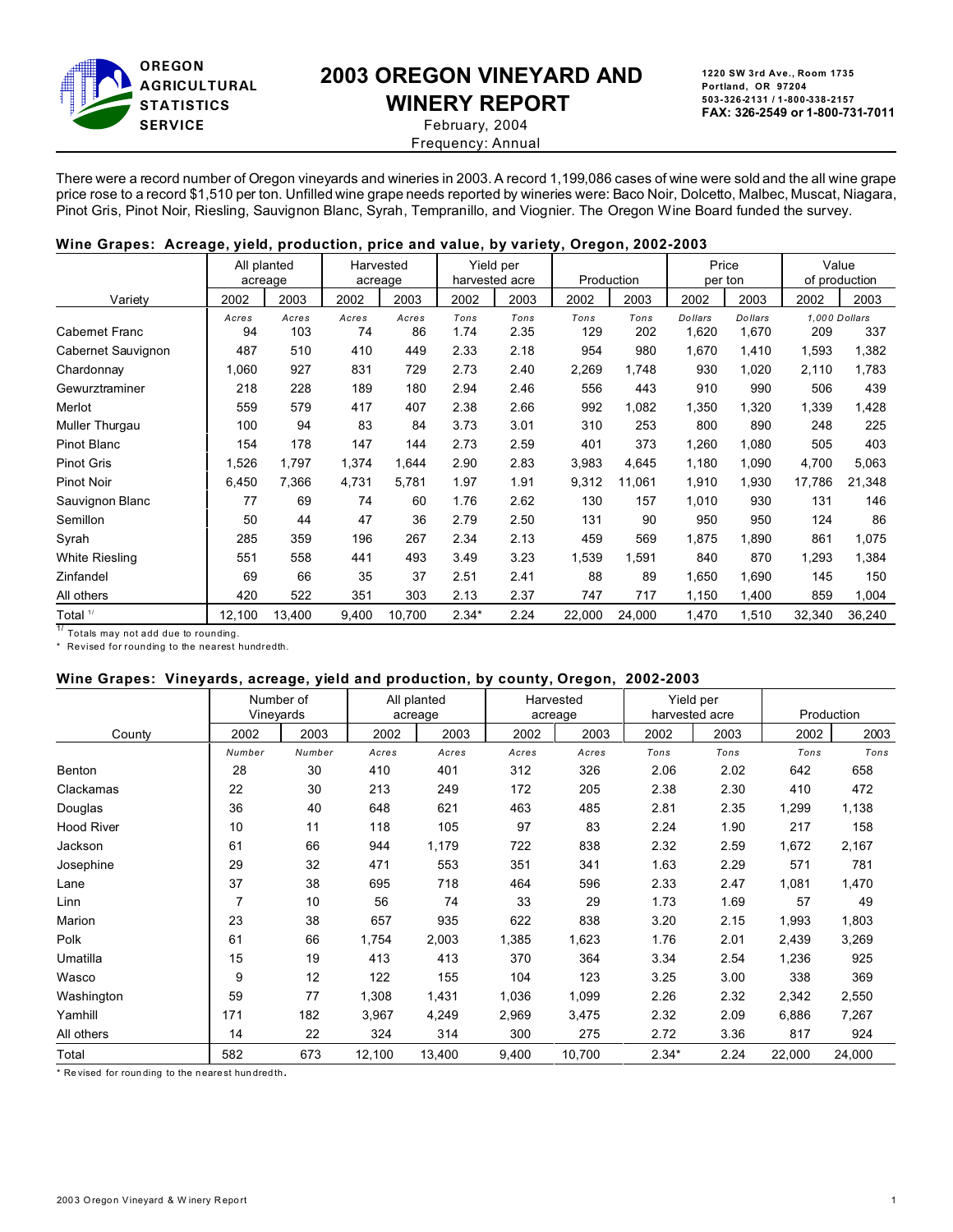#### **Wine Grapes: Acreage, yield and production, by Oregon growing area, 2002-2003**

|                                                    | Number of vineyards |       | All planted acreage |        | Harvested acreage |        | Yield per<br>harvested acre |      | Production |        |
|----------------------------------------------------|---------------------|-------|---------------------|--------|-------------------|--------|-----------------------------|------|------------|--------|
| Growing area <sup>1/</sup>                         | 2002                | 2003  | 2002                | 2003   | 2002              | 2003   | 2002                        | 2003 | 2002       | 2003   |
|                                                    | Acres               | Acres | Acres               | Acres  | Acres             | Acres  | Tons                        | Tons | Tons       | Tons   |
| Applegate Valley                                   | 31                  | 32    | 287                 | 353    | 261               | 236    | 2.69                        | 2.13 | 702        | 503    |
| Columbia River Valley,<br>Walla Walla and at large | 48                  | 50    | 977                 | 981    | 871               | 875    | 2.08                        | 2.69 | 1,809      | 2,350  |
| North Willamette Valley                            | 332                 | 407   | 7.526               | 8.572  | 5.804             | 7.006  | 2.36                        | 2.12 | 13.705     | 14,873 |
| Rogue Valley                                       | 59                  | 67    | 1,124               | 1.366  | 812               | 941    | 2.36                        | 2.58 | 1,920      | 2,428  |
| South Willamette Valley                            | 76                  | 77    | 1.538               | 1.507  | 1.189             | 1.157  | 2.30                        | 2.34 | 2.734      | 2,708  |
| Umpqua Valley                                      | 36                  | 40    | 648                 | 621    | 463               | 485    | 2.44                        | 2.35 | 1.130      | 1,138  |
| Total                                              | 582                 | 673   | 12.100              | 13.400 | 9.400             | 10.700 | $2.34*$                     | 2.24 | 22.000     | 24.000 |

 $1/$  See http://www.oregonwine.org for growing area descriptions.

\* Revised for rounding to the nearest hundredth.

#### **Wine Grapes: Planted acreage, by variety and area, Oregon, 2003 and 2002 totals**

|                              |                       |                 |                     |        |                       |               |               |                |                   |               |        | All varieties |
|------------------------------|-----------------------|-----------------|---------------------|--------|-----------------------|---------------|---------------|----------------|-------------------|---------------|--------|---------------|
| Area                         | Cabernet<br>Sauvignon | Char-<br>donnay | Gewurz-<br>traminer | Merlot | Pinot<br><b>Blanc</b> | Pinot<br>Gris | Pinot<br>Noir | Syrah          | White<br>Riesling | All<br>others | 2003   | 2002          |
|                              | Acres                 | Acres           | Acres               | Acres  | Acres                 | Acres         | Acres         | Acres          | Acres             | Acres         | Acres  | Acres         |
| Benton Co.                   | 7                     | 18              | 11                  |        | 3                     | 52            | 270           | $\overline{2}$ | 9                 | 28            | 401    | 410           |
| Douglas Co.                  | 60                    | 64              | 13                  | 32     | 2                     | 56            | 166           | 38             | 44                | 146           | 621    | 648           |
| Jackson Co.                  | 192                   | 94              | 11                  | 330    | 5                     | 93            | 66            | 158            | 20                | 210           | 1,179  | 944           |
| Josephine Co.                | 17                    | 52              | 25                  | 67     | 4                     | 86            | 248           | 12             | 21                | 21            | 553    | 471           |
| Lane Co.                     | 2                     | 38              | 6                   | 1      |                       | 254           | 336           | --             | 41                | 39            | 718    | 695           |
| Marion Co.                   | 2                     | 49              | 31                  | 10     | 14                    | 337           | 430           | 20             | 13                | 29            | 935    | 657           |
| Polk Co.                     | 3                     | 133             | 20                  | 3      | 69                    | 239           | 1,441         | --             | 15                | 80            | 2,003  | 1,754         |
| Washington Co.               |                       | 82              | 28                  | --     | 12                    | 231           | 901           | 1              | 97                | 78            | 1,431  | 1,303         |
| Yamhill Co.                  | 7                     | 323             | 23                  | 2      | 67                    | 360           | 3,206         | 7              | 114               | 140           | 4,249  | 3,967         |
| Other Valley <sup>1/</sup>   | 3                     | 38              | 19                  | 4      |                       | 72            | 243           | 5              | 24                | 28            | 437    | 334           |
| Columbia River <sup>2/</sup> | 216                   | 36              | 41                  | 129    | --                    | 17            | 59            | 116            | 160               | 99            | 873    | 917           |
| Total, 2003                  | 510                   | 927             | 228                 | 579    | 178                   | 1,797         | 7,366         | 359            | 558               | 898           | 13,400 |               |
| Total, 2002                  | 487                   | 1,060           | 218                 | 559    | 154                   | 1,526         | 6,450         | 285            | 551               | 810           |        | 12,100        |

 $\frac{1}{10}$  Clackamas, Linn and Multnomah counties.  $\frac{2}{10}$  Gilliam, Grant, Hood River, Morrow, Sherman, Umatilla and Wasco counties.

#### **Wine Grapes: Harvested acreage, by variety and area, Oregon, 2003 and 2002 totals**

|                              |                       |                 |                     |                |                       |               |               |       |                   |               |        | All varieties |
|------------------------------|-----------------------|-----------------|---------------------|----------------|-----------------------|---------------|---------------|-------|-------------------|---------------|--------|---------------|
| Area                         | Cabernet<br>Sauvignon | Char-<br>donnay | Gewurz-<br>traminer | Merlot         | Pinot<br><b>Blanc</b> | Pinot<br>Gris | Pinot<br>Noir | Syrah | White<br>Riesling | All<br>others | 2003   | 2002          |
|                              | Acres                 | Acres           | Acres               | Acres          | Acres                 | Acres         | Acres         | Acres | Acres             | Acres         | Acres  | Acres         |
| Benton Co.                   | 7                     | 10              |                     | 4              | 2                     | 49            | 224           | 2     | 7                 | 17            | 326    | 312           |
| Douglas Co.                  | 55                    | 38              | 12                  | 24             | 2                     | 55            | 135           | 30    | 35                | 99            | 485    | 463           |
| Jackson Co.                  | 172                   | 55              | 9                   | 240            | 3                     | 86            | 35            | 98    | 18                | 122           | 838    | 722           |
| Josephine Co.                | 7                     | 27              | 12                  | 14             | 4                     | 58            | 181           | 6     | 21                | 11            | 341    | 351           |
| Lane Co.                     | 2                     | 28              | 5                   | 1              |                       | 238           | 260           | --    | 38                | 23            | 596    | 464           |
| Marion Co.                   | 2                     | 38              | 29                  | 10             | 11                    | 335           | 362           | 20    | 10                | 21            | 838    | 622           |
| Polk Co.                     | 3                     | 118             | 18                  | 3              | 49                    | 231           | 1,140         | --    | 10                | 51            | 1,623  | 1,385         |
| Washington Co.               |                       | 74              | 27                  | --             | 11                    | 191           | 682           | --    | 76                | 37            | 1,099  | 1,036         |
| Yamhill Co.                  | 5                     | 284             | 23                  | $\overline{2}$ | 61                    | 331           | 2,561         | 6     | 103               | 99            | 3,475  | 2,969         |
| Other Valley <sup>1/</sup>   | 3                     | 31              | 12                  | $\overline{2}$ | --                    | 55            | 157           | 5     | 19                | 27            | 311    | 263           |
| Columbia River <sup>2/</sup> | 192                   | 26              | 26                  | 110            | --                    | 15            | 44            | 100   | 156               | 99            | 768    | 823           |
| Total, 2003                  | 449                   | 729             | 180                 | 407            | 144                   | 1,644         | 5,781         | 267   | 493               | 606           | 10,700 |               |
| <b>Total, 2002</b>           | 410                   | 831             | 189                 | 417            | 147                   | 1,374         | 4,731         | 196   | 441               | 664           | --     | 9,400         |

 $^{17}$  Clackamas, Linn and Multnomah counties.  $^{27}$  Gilliam, Grant, Hood River, Morrow, Sherman, Umatilla and Wasco counties.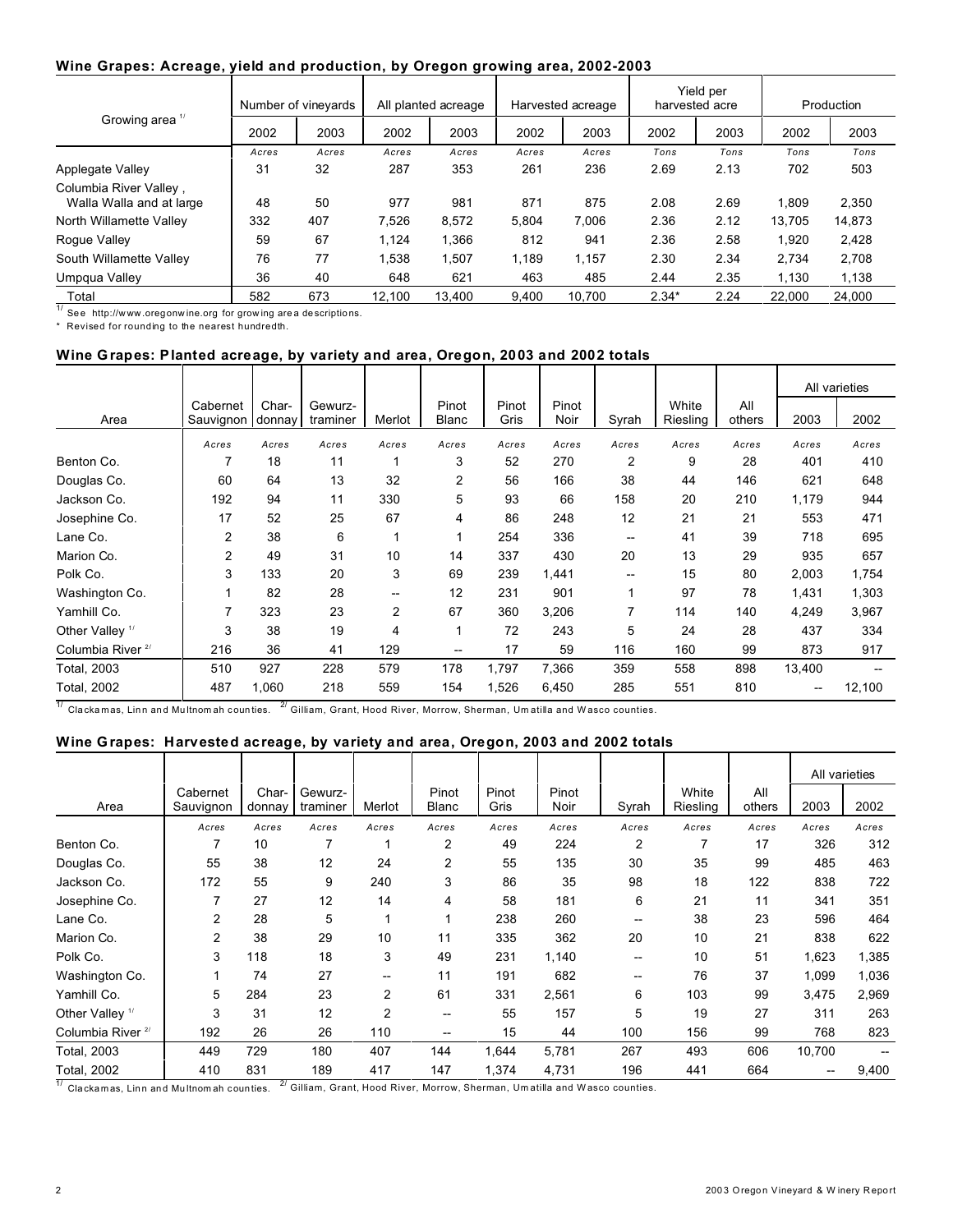#### **Wine Grapes: Production, by variety and area, Oregon, 2003 and 2002 totals**

|                              |                       |                 |                     |                |                       |               |                      |       |                   |               |        | All varieties |
|------------------------------|-----------------------|-----------------|---------------------|----------------|-----------------------|---------------|----------------------|-------|-------------------|---------------|--------|---------------|
| Area                         | Cabernet<br>Sauvignon | Char-<br>donnay | Gewurz-<br>traminer | Merlot         | Pinot<br><b>Blanc</b> | Pinot<br>Gris | Pinot<br><b>Noir</b> | Syrah | White<br>Riesling | All<br>others | 2003   | 2002          |
|                              | Tons                  | Tons            | Tons                | Tons           | Tons                  | Tons          | Tons                 | Tons  | Tons              | Tons          | Tons   | Tons          |
| Benton Co.                   | 11                    | 25              | 16                  | $\overline{2}$ | 6                     | 96            | 438                  | 2     | 22                | 40            | 658    | 642           |
| Douglas Co.                  | 72                    | 103             | 33                  | 49             | 4                     | 223           | 346                  | 35    | 108               | 165           | 1,138  | 1,299         |
| Jackson Co.                  | 395                   | 156             | 9                   | 640            | 9                     | 322           | 74                   | 206   | 32                | 324           | 2,167  | 1,672         |
| Josephine Co.                | 15                    | 59              | 35                  | 23             | 11                    | 164           | 358                  | 9     | 84                | 23            | 781    | 571           |
| Lane Co.                     | 4                     | 53              | 8                   | 3              | $\overline{2}$        | 815           | 468                  |       | 82                | 35            | 1,470  | 1,081         |
| Marion Co.                   | 4                     | 61              | 82                  | 30             | 28                    | 740           | 691                  | 41    | 43                | 83            | 1,803  | 1,993         |
| Polk Co.                     | 6                     | 262             | 34                  | 6              | 109                   | 593           | 2,087                | --    | 20                | 152           | 3,269  | 2,439         |
| Washington Co.               | 3                     | 151             | 58                  | --             | 35                    | 574           | 1,317                | --    | 301               | 111           | 2,550  | 2,342         |
| Yamhill Co.                  |                       | 755             | 46                  | 4              | 169                   | 930           | 4,892                | 6     | 235               | 223           | 7,267  | 6,886         |
| Other Valley <sup>1/</sup>   |                       | 49              | 30                  | 4              | --                    | 145           | 304                  | 9     | 41                | 56            | 645    | 594           |
| Columbia River <sup>2/</sup> | 456                   | 74              | 92                  | 321            | --                    | 43            | 86                   | 261   | 623               | 296           | 2,252  | 2,481         |
| Total, 2003                  | 980                   | 1,748           | 443                 | 1,082          | 373                   | 4,645         | 11,061               | 569   | 1,591             | 1,508         | 24,000 |               |
| Total, 2002                  | 954                   | 2,269           | 556                 | 992            | 401                   | 3,983         | 9,312                | 459   | 1,539             | 1,535         | --     | 22,000        |

 $^{1/7}$  Clackamas, Linn and Multnomah counties.  $^{2/7}$  Gilliam, Grant, Hood River, Morrow, Sherman, Umatilla and Wasco counties.

### **Wine Grapes: Acreage changes and fruit not used or lost, as reported, by variety, Oregon, 2003 and 2002 totals**

| Variety               |           | New      |          | Harvested<br>Not<br>but not |            | Fruit losses |            |            |  |  |  |
|-----------------------|-----------|----------|----------|-----------------------------|------------|--------------|------------|------------|--|--|--|
|                       | plantings | Removals | utilized | harvested                   | To animals | To disease   | To weather | All losses |  |  |  |
|                       | Acres     | Acres    | Tons     | Tons                        | Tons       | Tons         | Tons       | Tons       |  |  |  |
| <b>Cabernet Franc</b> | 5         | 2        |          | 2                           | 2          | --           | 5          |            |  |  |  |
| Cabernet Sauvignon    | 5         | 14       |          | 45                          | 17         | 5            | 14         | 36         |  |  |  |
| Chardonnay            | 8         | 71       |          | 347                         | 29         | 73           | 63         | 165        |  |  |  |
| Gewurztraminer        | 3         |          |          | 34                          | 11         | 8            | 14         | 33         |  |  |  |
| Merlot                | 3         | 13       | 3        | 296                         | 16         |              | 36         | 57         |  |  |  |
| Muller Thurgau        |           | 4        |          | 15                          |            | 10           | 4          | 15         |  |  |  |
| Pinot Blanc           | 32        | 3        |          | 14                          | 3          | 12           |            | 16         |  |  |  |
| <b>Pinot Gris</b>     | 16        | 23       | 8        | 71                          | 33         | 182          | 144        | 359        |  |  |  |
| Pinot Noir            | 220       | 60       | 102      | 507                         | 135        | 86           | 324        | 545        |  |  |  |
| Sauvignon Blanc       |           | --       |          | 19                          |            |              |            | 8          |  |  |  |
| Semillon              |           |          |          | 21                          |            |              | 80         | 81         |  |  |  |
| Syrah                 | 29        |          |          | $\overline{2}$              |            |              | 3          | 6          |  |  |  |
| <b>White Riesling</b> | 2         | 24       |          | 38                          | 40         | 27           | 45         | 112        |  |  |  |
| Zinfandel             |           | 2        |          | 104                         |            | 9            | 8          | 17         |  |  |  |
| All others            | 75        | 21       |          | 6                           | 3          | 2            | 31         | 36         |  |  |  |
| Total, 2003           | 400       | 238      | 129      | 1,521                       | 300        | 420          | 773        | 1,493      |  |  |  |
| Total, 2002           | 572       | 273      | 136      | 1,580                       | 137        | 85           | 1,751      | 1,973      |  |  |  |

#### **Wine Grapes: Use or sales, by destination and variety, Oregon, 2003 and 2002 totals**

| Variety               | Estate, home use,<br>and not utilized | Oregon | Washington | Other states and<br>foreign countries 1/ | All uses |
|-----------------------|---------------------------------------|--------|------------|------------------------------------------|----------|
|                       | Tons                                  | Tons   | Tons       | Tons                                     | Tons     |
| <b>Cabernet Franc</b> | 28                                    | 126    | 23         | 25                                       | 202      |
| Cabernet Sauvignon    | 232                                   | 425    | 293        | 30                                       | 980      |
| Chardonnay            | 833                                   | 771    | 70         | 74                                       | 1,748    |
| Gewurztraminer        | 304                                   | 110    |            | 29                                       | 443      |
| Merlot                | 183                                   | 596    | 256        | 47                                       | 1,082    |
| Muller Thurgau        | 153                                   | 99     |            |                                          | 253      |
| Pinot Blanc           | 208                                   | 134    |            | 31                                       | 373      |
| <b>Pinot Gris</b>     | 2,286                                 | 2,186  | 45         | 128                                      | 4,645    |
| <b>Pinot Noir</b>     | 6,253                                 | 4,542  | 122        | 144                                      | 11,061   |
| Sauvignon Blanc       | 40                                    | 82     | 35         |                                          | 157      |
| Semillon              | 55                                    | 10     | 25         |                                          | 90       |
| Syrah                 | 98                                    | 369    | 102        |                                          | 569      |
| White Riesling        | 1,142                                 | 363    |            | 85                                       | 1,591    |
| Zinfandel             | 29                                    | 60     |            |                                          | 89       |
| All others            | 375                                   | 270    | 72         |                                          | 717      |
| Total, 2003           | 12,219                                | 10,143 | 1,045      | 593                                      | 24,000   |
| Total, 2002           | 11,271                                | 9,006  | 1,237      | 486                                      | 22,000   |

 $^{\text{T}}$  Includes unknown destinations outside Oregon.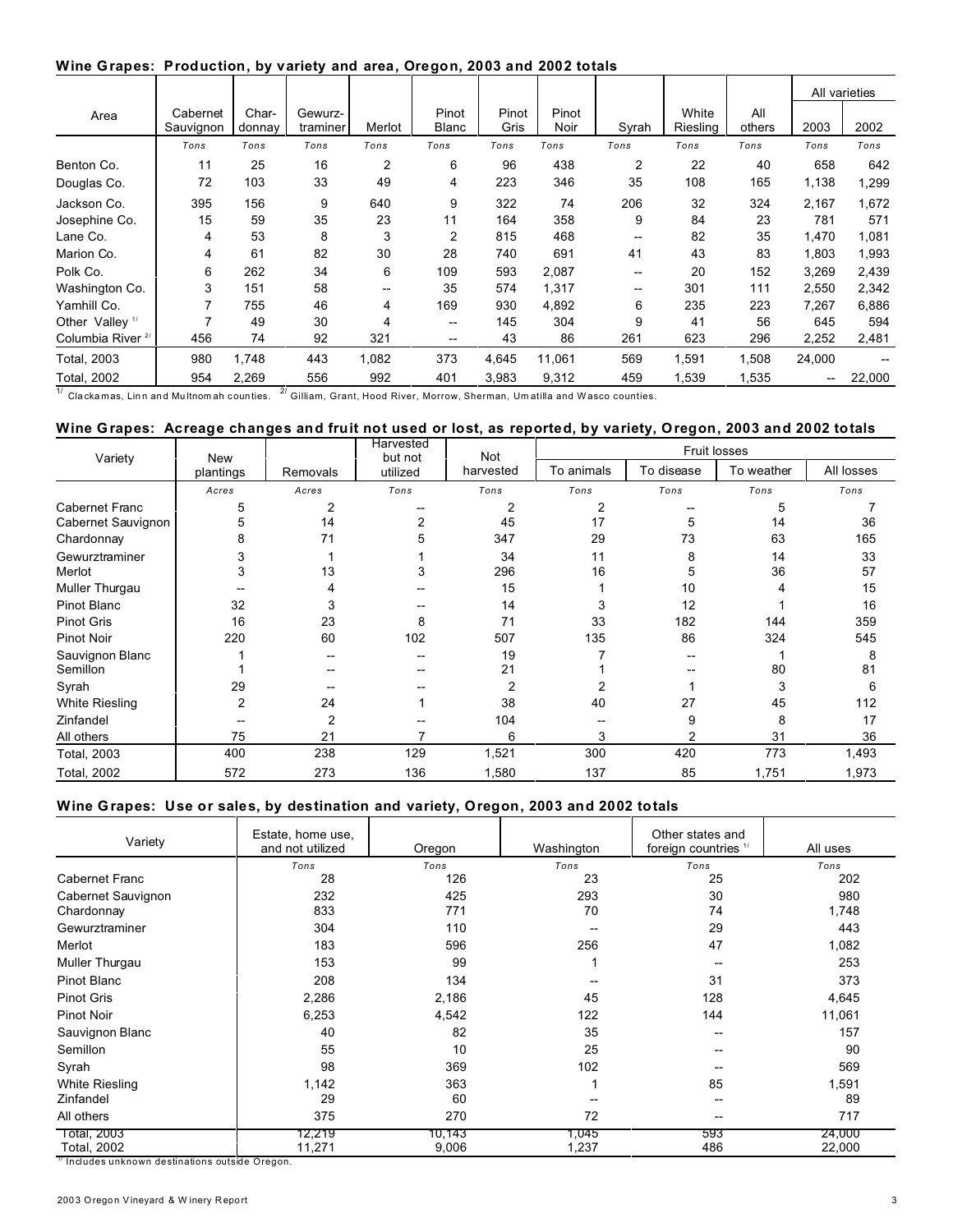#### Wine Grapes: Distribution of prices, as reported by Oregon Vineyards, 2003 These are reported prices received by Oregon vineyards only and do not include reported prices paid by Oregon wineries.







Oregon vineyard rootstock, as reported 2003

|                      | Percent<br>ofTotal |
|----------------------|--------------------|
| Self Rooted          | 84.1               |
| Phylloxero-Resistant |                    |
| 101-14               | 13.3               |
| 1818                 | ٥.                 |
| 3309                 | 17.9               |
| 420 A                | 0.5                |
| 44-83                | 2.4                |
| δC                   | 1.7                |
| Riparia gloire       | 84                 |
| SO <sub>4</sub>      | 1.7                |
| Other                | 2.4                |
| Total                | 100.0              |







Oregon non-grape wine production, 2003

|                            | Ga lons,                                                        |
|----------------------------|-----------------------------------------------------------------|
|                            | Produced                                                        |
| Ap ric of                  | 278                                                             |
| Blaickbierry               | 6, 674                                                          |
| Chery                      | 877                                                             |
| Honey                      | 887                                                             |
| Loganbeny                  | 1,988                                                           |
| Marionberry                | 878                                                             |
| Peaches                    | 393                                                             |
| Rasp berry                 | 4.447                                                           |
| Rhubarb                    | 1.019                                                           |
| Other <sup>1</sup>         | 3.623                                                           |
| Total                      | 18,910                                                          |
| pear, plum, and strawberry | * In cludies bluebierty, bloyse ribeiny, crainbieiny, curraint, |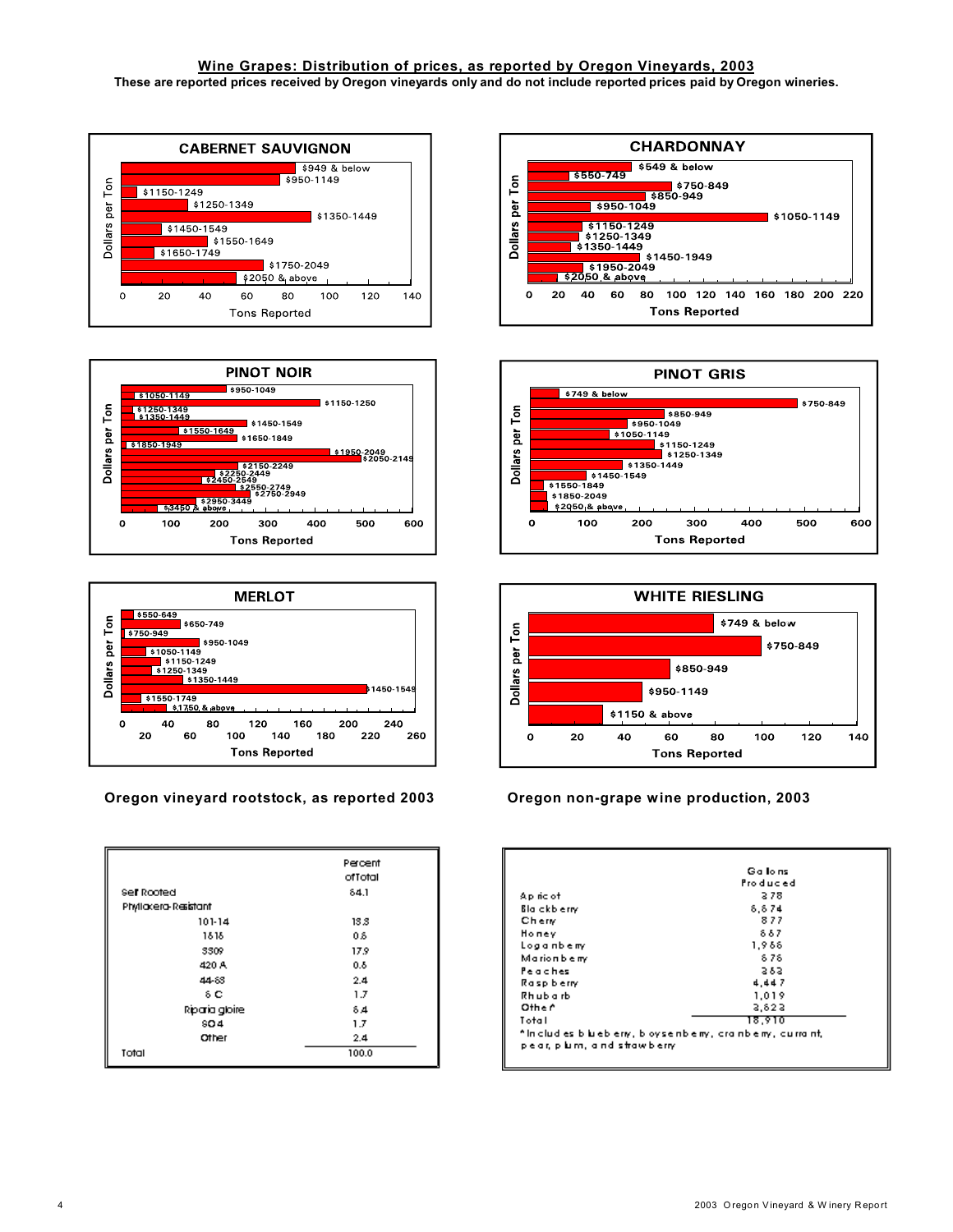#### Wineries: Number, crush, outshipments and cooperage, by area, Oregon, 2002-2003<sup>1/</sup>

|                            | All<br>wineries $2/$ |        | <b>Wineries</b><br>crushing<br>grapes |        | Wine<br>grapes<br>crushed |        | Crushed<br>grapes shipped<br>out of Oregon |      | Total<br>cooperage |       |
|----------------------------|----------------------|--------|---------------------------------------|--------|---------------------------|--------|--------------------------------------------|------|--------------------|-------|
| Area                       | 2002                 | 2003   | 2002                                  | 2003   | 2002                      | 2003   | 2002                                       | 2003 | 2002               | 2003  |
|                            | Number               | Number | Number                                | Number | Tons                      | Tons   | Tons                                       | Tons | 1,000 Gallons      |       |
| Douglas Co.                | 12                   | 14     | 10                                    | 12     | 542                       | 640    | --                                         | 22   | 274                | 318   |
| Lane Co.                   | 15                   | 14     | 12                                    | 12     | 2,527                     | 2,414  | 209                                        | 202  | 693                | 699   |
| Marion Co.                 | 9                    | 9      | 8                                     |        | 1,453                     | 1,253  | $\hspace{0.05cm}$                          | 18   | 322                | 317   |
| Polk Co.                   | 19                   | 20     | 17                                    | 16     | 2,920                     | 2,710  | 109                                        | 184  | 694                | 717   |
| Washington Co.             | 16                   | 14     | 16                                    | 14     | 1,866                     | 1,336  | 33                                         | 24   | 661                | 645   |
| Yamhill Co.                | 62                   | 85     | 49                                    | 70     | 8,920                     | 10,773 | --                                         | 310  | 2,226              | 3,042 |
| Other Willamette Valley 3/ | 22                   | 24     | 21                                    | 22     | 1,030                     | 1,184  | --                                         | --   | 399                | 437   |
| Rogue Valley <sup>4/</sup> | 13                   | 13     | 11                                    | 12     | 1,503                     | 1,383  | --                                         | 200  | 627                | 627   |
| All others <sup>5/</sup>   | 8                    | 8      | 6                                     | 5      | 144                       | 167    | --                                         | --   | 68                 | 68    |
| Total                      | 176                  | 201    | 150                                   | 170    | 20,905                    | 21,860 | 351                                        | 960  | 5,964              | 6,870 |

 $\frac{1}{1}$ Includes estimates for incomplete responses. <sup>2/</sup> Includes Growers Sales Privilege License holders (issued by the OLCC). <sup>3/</sup> Benton, Clackamas, Linn and Multnomah counties. <sup>4/</sup> Jackson and Josephine counties. <sup></sup>

## Wineries: Number, crush, outshipments and cooperage, by Oregon growing area, 2002-2003  $^{\text{1/}}$

|                                                    |        | All wineries $3/$ |        | Wineries crushing grapes |        | Total wine grapes crushed | Total cooperage |            |
|----------------------------------------------------|--------|-------------------|--------|--------------------------|--------|---------------------------|-----------------|------------|
| Growing area <sup>2/</sup>                         | 2002   | 2003              | 2002   | 2003                     | 2002   | 2003                      | 2002            | 2003       |
|                                                    | Number | Number            | Number | Number                   | Tons   | Tons                      | $1,000$ gal.    | 1,000 gal. |
| Applegate Valley                                   | 6      | 6                 | 5      | 6                        | 253    | 185                       | 79              | 81         |
| Columbia River Valley,<br>Walla Walla and at large | 8      | 8                 | 6      | 5                        | 144    | 167                       | 68              | 68         |
| North Willamette Valley                            | 120    | 143               | 106    | 120                      | 15.797 | 16.608                    | 3.903           | 4,760      |
| Rogue Valley                                       |        |                   | 6      | 6                        | 1.250  | 1.198                     | 548             | 546        |
| South Willamette Valley                            | 23     | 23                | 17     | 21                       | 2.919  | 3,062                     | 1,092           | 1,097      |
| Umpqua Valley                                      | 12     | 14                | 10     | 12                       | 542    | 640                       | 274             | 318        |
| Total                                              | 176    | 201               | 150    | 170                      | 20.905 | 21.860                    | 5.964           | 6.870      |

 $\frac{17}{11}$  Includes estimates for incomplete responses.  $\frac{27}{11}$  See http://www.oregonwine.org for growing area descriptions.

<sup>3/</sup> Includes Growers Sales Privilege License holders (issued by the OLCC).

#### Wineries: Crush, by variety and area, 2003 and 2002 totals 1/

|                                                                                                                                                                  | Cabernet       |                 |                     |            |                   |                |                 | Sauv-                                 |                     |                   |               |                                               | All varieties |
|------------------------------------------------------------------------------------------------------------------------------------------------------------------|----------------|-----------------|---------------------|------------|-------------------|----------------|-----------------|---------------------------------------|---------------------|-------------------|---------------|-----------------------------------------------|---------------|
| Area                                                                                                                                                             | Sauv-<br>ignon | Char-<br>donnay | Gewurz-<br>traminer | Merlot     | Muller<br>Thurgau | Pinot<br>Gris  | Pinot<br>Noir   | ignon<br>Blanc                        | Syrah               | White<br>Riesling | All<br>others | 2003                                          | 2002          |
|                                                                                                                                                                  | Tons           | Tons            | Tons                | Tons       | Tons              | Tons           | Tons            | Tons                                  | Tons                | Tons              | Tons          | Tons                                          | Tons          |
| Douglas Co.                                                                                                                                                      | 61             | 54              | 14                  | 53         | 18                | 43             | 175             | 5                                     | 35                  | 60                | 122           | 640                                           | 542           |
| Lane Co.                                                                                                                                                         | 18             | 83              | 29                  | 25         | 2                 | 1,347          | 635             | 3                                     | 14                  | 132               | 126           | 2,414                                         | 2,527         |
| Marion Co.                                                                                                                                                       | 5              | 94              | 40                  | --         | 8                 | 199            | 541             | 3                                     | 18                  | 169               | 176           | 1,253                                         | 1,453         |
| Polk Co.                                                                                                                                                         | 18             | 216             | 16                  | 34         | $\overline{7}$    | 559            | 1,668           | 25                                    | 25                  | 27                | 115           | 2,710                                         | 2,920         |
| Washington Co.                                                                                                                                                   | $\overline{2}$ | 102             | 34                  | 5          | 78                | 326            | 566             | 6                                     | --                  | 185               | 32            | 1,336                                         | 1,866         |
| Yamhill Co.                                                                                                                                                      | 238            | 1,171           | 153                 | 314        | 148               | 1,946          | 5,634           | 17                                    | 224                 | 254               | 674           | 10,773                                        | 8,920         |
| <b>Other Willamette</b><br>Valley <sup>2/</sup>                                                                                                                  | 94             | 46              | 50                  | 64         | 2                 | 84             | 638             | 31                                    | 52                  | 48                | 75            | 1,184                                         | 1,030         |
| Rogue Valley <sup>3/</sup>                                                                                                                                       | 189            | 109             | 69                  | 281        | --                | 166            | 178             | $\hspace{0.05cm}$ – $\hspace{0.05cm}$ | 39                  | 224               | 128           | 1,383                                         | 1,503         |
| All others $4/$                                                                                                                                                  | 24             | 18              | 3                   | 13         | --                | 19             | 37              | 2                                     | 17                  | 10                | 24            | 167                                           | 144           |
| Total, 2003<br><b>Total, 2002</b>                                                                                                                                | 649<br>443     | .893<br>2,277   | 408<br>432          | 789<br>979 | 263<br>324        | 4,689<br>4,058 | 10.072<br>9,462 | 92<br>89                              | 424<br>358          | .109<br>879       | .472<br>1,604 | 21,860<br>$-$                                 | 20,905        |
| Case                                                                                                                                                             | Cases          | Cases           | Cases               | Cases      | Cases             | Cases          | Cases           | Cases                                 | Cases               | Cases             | Cases         | Cases                                         | Cases         |
| equivalent »                                                                                                                                                     |                |                 |                     |            |                   |                |                 |                                       |                     |                   |               |                                               |               |
| 2003                                                                                                                                                             | 40.903         | 119,307 25,714  |                     | 49,727     | 16,576            | 295,525        | 634,790         |                                       | 5,798 26,723 69,895 |                   | 92,754        | 1,377,731                                     |               |
| 2002<br>" Includes estimates for incomplete responses. <sup>2</sup> Benton, Clackamas, Linn and Multnomah counties. <sup>3</sup> Jackson and Josephine counties. | 27.920         | 143.508 27.227  |                     | 61,702     | 20,420            | 255,756        | 596,345         |                                       | 5,634 22,563 55,399 |                   | 101,092       | <sup>4/</sup> Clatsop, Deschutes, Hood River, | 1,317,567     |

Tillamook and Umatilla counties. <sup>5/</sup> Equivalent cases of wine production equals tons crushed times 150 gallons per ton divided by 2.38 cases per gallon.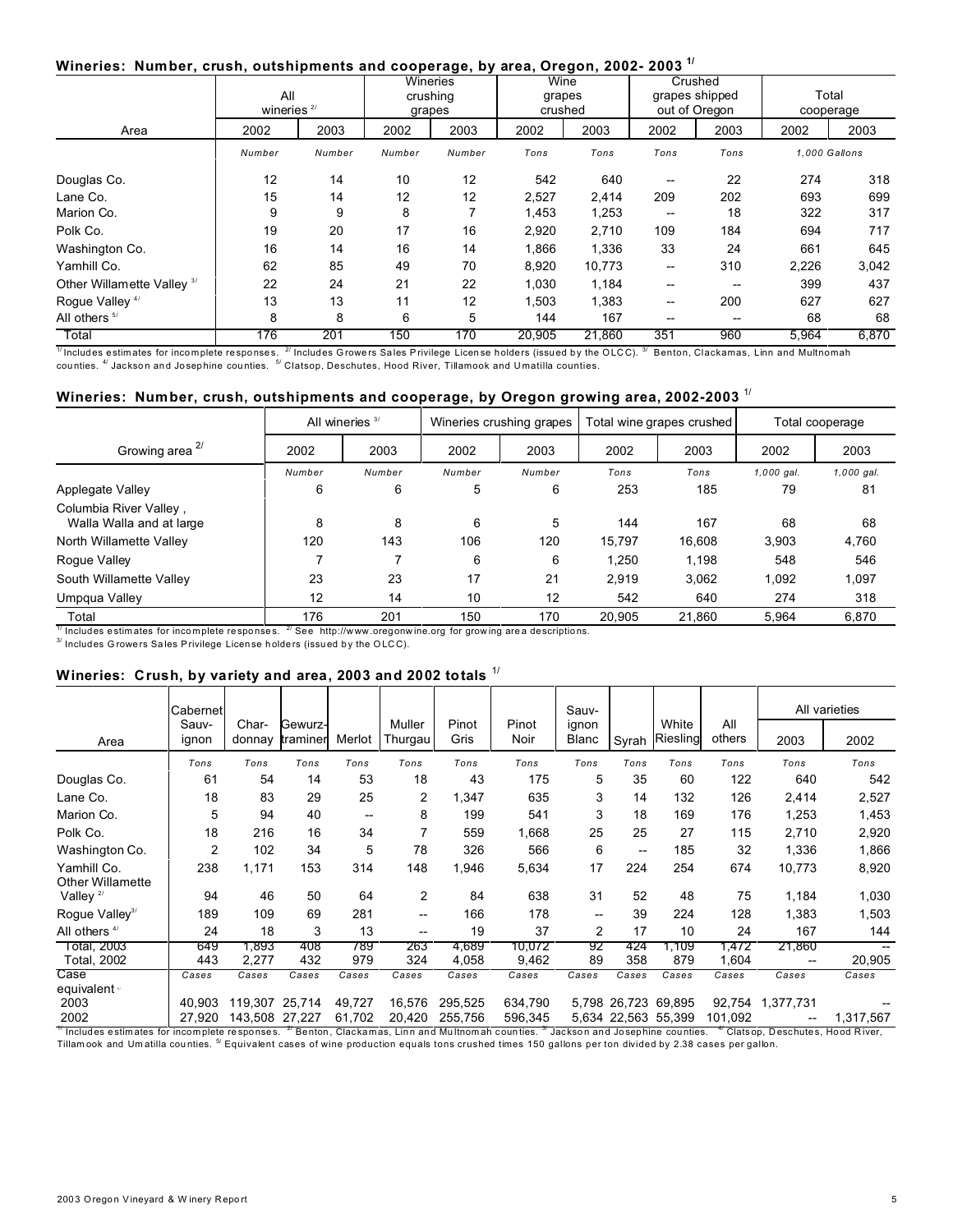#### **Wineries: Crush, by type of acquisition and area, Oregon, 2003 and 2002 totals** 1/

| Area                                  | Estate grown | Purchased | Custom crush | All crush, 2003 | All crush, 2002 |
|---------------------------------------|--------------|-----------|--------------|-----------------|-----------------|
|                                       | Tons         | Tons      | Tons         | Tons            | Tons            |
| Douglas Co.                           | 301          | 248       | 91           | 640             | 542             |
| Lane Co.                              | 1.043        | 943       | 428          | 2.414           | 2.527           |
| Marion Co.                            | 915          | 268       | 70           | 1,253           | 1,453           |
| Polk Co.                              | 927          | 392       | 1,391        | 2,710           | 2,920           |
| Washington Co.                        | 1.186        | 121       | 29           | 1.336           | 1.866           |
| Yamhill Co.                           | 5,725        | 4,086     | 962          | 10,773          | 8,920           |
| Other Willamette Valley <sup>2/</sup> | 479          | 159       | 546          | 1,184           | 1,030           |
| Rogue Valley <sup>3/</sup>            | 618          | 486       | 279          | 1,383           | 1.503           |
| All others $4/$                       | 121          | 46        | --           | 167             | 144             |
| Total, 2003                           | 11.315       | 6.749     | 3.796        | 21,860          |                 |
| Total, 2002                           | 10.979       | 7.610     | 2,316        |                 | 20,905          |

 $^{\text{\tiny 3\prime}}$  Jackson and Josephine counties.  $^{\text{\tiny 4\prime}}$  Clatsop, Deschutes, Hood River, Tillamook and Umatilla counties.

#### **Wineries: Crush, by origin and variety, Oregon, 2002-2003** 1/

|                          |              |        |       | Oregon             | Grown in |                  |      |              |        |           |  |
|--------------------------|--------------|--------|-------|--------------------|----------|------------------|------|--------------|--------|-----------|--|
|                          | Estate grown |        |       | Other Oregon grown |          | All Oregon grown |      | other states |        | All crush |  |
| Variety                  | 2002         | 2003   | 2002  | 2003               | 2002     | 2003             | 2002 | 2003         | 2002   | 2003      |  |
|                          | Tons         | Tons   | Tons  | Tons               | Tons     | Tons             | Tons | Tons         | Tons   | Tons      |  |
| Cabernet Franc           | 24           | 28     | 91    | 65                 | 115      | 93               | --   | 71           | 115    | 164       |  |
| Cabernet Sauvignon       | 209          | 228    | 103   | 221                | 312      | 449              | 131  | 200          | 443    | 649       |  |
| Chardonnay               | 1,178        | 823    | 976   | 954                | 2,154    | 1,777            | 123  | 116          | 2,277  | 1,893     |  |
| Gewurztraminer           | 274          | 290    | 58    | 103                | 332      | 393              | 100  | 15           | 432    | 408       |  |
| Merlot                   | 309          | 173    | 659   | 346                | 968      | 519              | 11   | 270          | 979    | 789       |  |
| Muller Thurgau           | 233          | 154    | 91    | 109                | 324      | 263              | $-$  | --           | 324    | 263       |  |
| <b>Pinot Blanc</b>       | 240          | 203    | 124   | 187                | 364      | 390              |      | --           | 364    | 390       |  |
| <b>Pinot Gris</b>        | 1,725        | 2,256  | 2,221 | 2,433              | 3,946    | 4,689            | 112  | --           | 4,058  | 4,689     |  |
| <b>Pinot Noir</b>        | 5,756        | 5,972  | 3,706 | 4,100              | 9,462    | 10,072           | --   | --           | 9,462  | 10,072    |  |
| Sauvignon Blanc          | 37           | 40     | 52    | 52                 | 89       | 92               |      | --           | 89     | 92        |  |
| Semillion                | 14           | 38     | 5     | 4                  | 19       | 42               |      | 9            | 19     | 51        |  |
| Syrah                    | 46           | 83     | 198   | 196                | 244      | 279              | 114  | 145          | 358    | 424       |  |
| <b>White Riesling</b>    | 538          | 651    | 337   | 447                | 875      | 1,098            | 4    | 11           | 879    | 1,109     |  |
| Zinfandel                | 20           | 19     | 33    | 45                 | 53       | 64               | 6    | 13           | 59     | 77        |  |
| All others               | 376          | 357    | 555   | 285                | 931      | 642              | 116  | 148          | 1,047  | 790       |  |
| Total<br>$\frac{1}{1}$ . | 10,979       | 11,315 | 9,209 | 9,547              | 20,188   | 20,862           | 717  | 998          | 20,905 | 21,860    |  |

Includes estimates for incomplete responses.

#### **Wineries: Crush, by variety, still and sparkling, Oregon, 2002-2003** 1/

|                      |        | Still wines | Sparkling wines          |                   | <b>All Uses</b> |        |  |
|----------------------|--------|-------------|--------------------------|-------------------|-----------------|--------|--|
| Variety              | 2002   | 2003        | 2002                     | 2003              | 2002            | 2003   |  |
|                      | Tons   | Tons        | Tons                     | Tons              | Tons            | Tons   |  |
| <b>Cabemet Franc</b> | 115    | 164         | --                       | --                | 115             | 164    |  |
| Cabernet Sauvignon   | 443    | 649         | --                       | --                | 443             | 649    |  |
| Chardonnay           | 2,079  | 1,814       | 198                      | 79                | 2,277           | 1,893  |  |
| Gewurztraminer       | 432    | 408         | --                       | $\hspace{0.05cm}$ | 432             | 408    |  |
| Merlot               | 979    | 789         | --                       | --                | 979             | 789    |  |
| Muller Thurgau       | 324    | 263         | $\overline{\phantom{a}}$ | --                | 324             | 263    |  |
| <b>Pinot Blanc</b>   | 364    | 390         | $\overline{\phantom{a}}$ | --                | 364             | 390    |  |
| <b>Pinot Gris</b>    | 4,058  | 4,689       | --                       | --                | 4,058           | 4,689  |  |
| <b>Pinot Noir</b>    | 9,389  | 9,997       | 73                       | 75                | 9,462           | 10,072 |  |
| Sauvignon Blanc      | 89     | 92          | --                       | --                | 89              | 92     |  |
| Semillon             | 19     | 51          | --                       | --                | 19              | 51     |  |
| Syrah                | 358    | 424         | --                       | --                | 358             | 424    |  |
| White Riesling       | 855    | 1,109       | 24                       | --                | 879             | 1,109  |  |
| Zinfandel            | 59     | 77          | $\overline{\phantom{a}}$ |                   | 59              | 77     |  |
| All Others           | 1,042  | 738         | 5                        | 52                | 1,047           | 790    |  |
| Total                | 20,605 | 21,794      | 300                      | 206               | 20,905          | 21,860 |  |

1/ Includes e stim ates for inco m plete re spo nse s.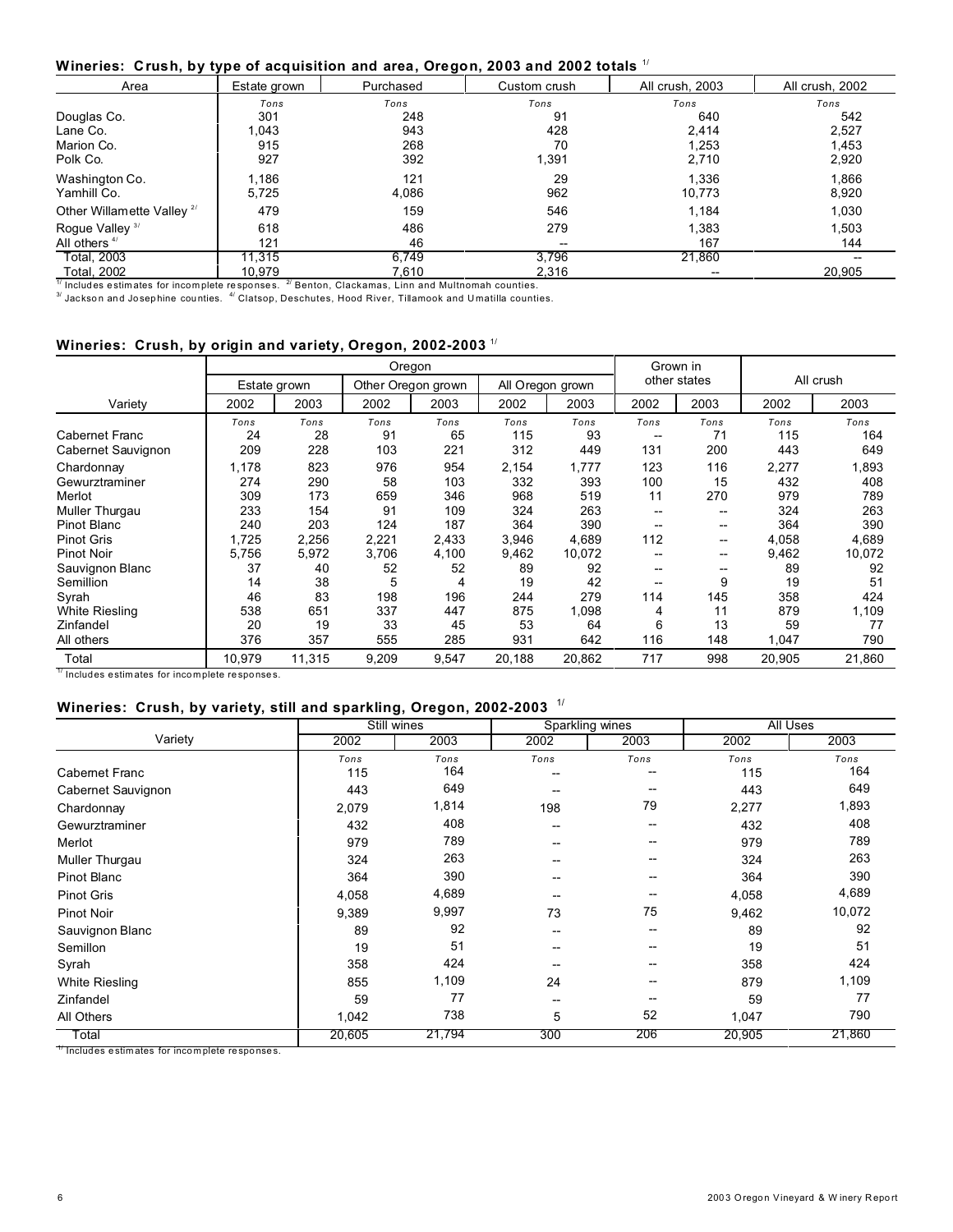#### Wineries: Inventory, variety and wine type, Oregon, January 1, 2003 and 2004  $^{1/2\ell}$

|                                  | January 1, 2003     |           |           |           |                          |                     |                     | January 1, 2004 |                   |            |  |
|----------------------------------|---------------------|-----------|-----------|-----------|--------------------------|---------------------|---------------------|-----------------|-------------------|------------|--|
|                                  |                     |           | 2000 and  | 2001 and  | Share                    |                     |                     | 2001 and        | 2002 and          | Share      |  |
|                                  | 2002                | 2001      | earlier   | earlier   | of                       | 2003                | 2002                | earlier         | earlier           | of         |  |
| Variety and wine type            | crush <sup>3/</sup> | vintage   | vintages  | vintages  | total                    | crush <sup>3/</sup> | vintage             | vintages        | vintages          | total      |  |
|                                  | Gallons             | Cases     | Cases     | Cases     | Percent                  | Gallons             | Cases               | Cases           | Cases             | Percent    |  |
| <b>Cabernet Franc</b>            | 17,250<br>66,450    | 3,293     | 1,972     | 5,265     | 0.3                      | 24,600<br>97,350    | 7,147<br>26,121     | 3,606<br>99,855 | 10.753<br>125,976 | 0.6<br>7.1 |  |
| Cabernet Sauvignon               |                     | 56,302    | 60,750    | 117,052   | 6.9                      |                     |                     |                 |                   |            |  |
| Chardonnay                       | 341,550             | 99,460    | 81,753    | 181,213   | 10.7                     | 283.950             | 102.654             | 66.408          | 169,062           | 9.5        |  |
| Gewurztraminer                   | 79,800              | 5,566     | 7,143     | 12,709    | 0.8                      | 61,200              | 20,378              | 3,574           | 23,952            | 1.3        |  |
| Merlot                           | 131,850             | 74,126    | 64,686    | 138,812   | 8.2                      | 118.350             | 57.708              | 95,546          | 153,254           | 8.6        |  |
| Muller Thurgau                   | 48,600              | 21,728    | 3,424     | 25,152    | 1.5                      | 39,450              | 17.676              | 16,660          | 34,336            | 1.9        |  |
| <b>Pinot Blanc</b>               | 54,600              | 14.616    | 6,355     | 20,971    | 1.2                      | 58,500              | 12,575              | 14,840          | 27,415            | 1.5        |  |
| <b>Pinot Gris</b>                | 578,700             | 171,583   | 40,702    | 212,285   | 12.5                     | 703,350             | 179.177             | 54,318          | 233,495           | 13.1       |  |
| <b>Pinot Noir</b>                | 1,404,150           | 542.889   | 163,887   | 706,776   | 41.7                     | 1.510.800           | 513,175             | 266.824         | 779,999           | 43.7       |  |
| Sauvignon Blanc                  | 13,350              | 3,018     | 3,334     | 6,352     | 0.4                      | 13,800              | 5,259               | 3,762           | 9,021             | 0.5        |  |
| Semillon                         | 2,850               | 341       | 808       | 1,149     | 0.1                      | 7,650               | 919                 | 854             | 1,773             | 0.1        |  |
| Syrah                            | 53,700              | 11.417    | 1,518     | 12,935    | 0.8                      | 63,600              | 18,114              | 6,762           | 24,876            | 1.4        |  |
| <b>White Riesling</b>            | 176,850             | 33,258    | 1,190     | 34,448    | 2.0                      | 166,350             | 30,558              | 10,125          | 40,683            | 2.3        |  |
| Zinfandel                        | 8,850               | 5,383     | 1,571     | 6,954     | 0.4                      | 11,550              | 3,059               | 4,795           | 7,854             | 0.4        |  |
| Other red varietals              | 4/                  | 4.332     | 13,132    | 17,464    | 1.0                      | 4/                  | 7,523               | 6.568           | 14.091            | 0.8        |  |
| Other white varietals            | 4/                  | 10.505    | 7,419     | 17,924    | 1.1                      | 4/                  | 6,261               | 4,859           | 11,120            | 0.6        |  |
| Red blends                       | 4/                  | 37,236    | 6,906     | 44,142    | 2.6                      | 4/                  | 8.688               | 9,792           | 18,480            | 1.0        |  |
| White blends                     | 4/                  | 12,062    | 2,270     | 14,332    | 0.8                      | 4/                  | 8,819               | 3,992           | 12,811            | 0.7        |  |
| <b>Blush blends</b>              | 4/                  | 7,253     | 1,818     | 9,071     | 0.5                      | 4/                  | 1.659               | 1.056           | 2.715             | 0.2        |  |
| Other still wines <sup>5/</sup>  | 157,200             | 12,748    | 31,134    | 43,882    | 2.6                      | 118,500             | 10,036              | 9,425           | 19,461            | 1.1        |  |
| All sparkling wines              | 4/                  | 18,527    | 46,612    | 65,139    | 3.8                      | 4/                  | 22,393              | 39,727          | 62,120            | 3.5        |  |
| Total                            | 3,135,750           | 1,145,642 | 548,385   | 1,694,027 | 100.0                    | 3,279,000           | 1,059,899           | 723,348         | 1,783,247         | 100.0      |  |
| Equivalent gallons <sup>6/</sup> | Cases               | Gallons   | Gallons   | Gallons   |                          | Cases               | Gallons             | Gallons         | Gallons           |            |  |
| Total                            | 1,317,567           | 2,726,629 | 1,305,155 | 4,031,784 | $\overline{\phantom{a}}$ |                     | 1,377,731 2,522,560 | 1,721,568       | 4,244,128         |            |  |

 $^\eta$  Includes estimates for incomplete responses.  $^{\text{2}}$  Includes bonded and tax-paid inventory, regardless of location within Oregon, owned by wineries.  $^{\textrm{3\hspace{1.5mm}F}}$  Figures are published estimates converted from tons to gallons.  $^{-4/}$  Included in other still wines.  $^{-5/}$  Includes fruit and berry wines.  $^{-6/}$ Equivalent

cases of wine production equals tons crushed times 150 gallons per ton divided by 2.38 cases per gallon.

## **Wineries: Sales, by variety and wine type, Oregon, 2002-2003** 1/

|                       |              | 2002           |           | 2003           |
|-----------------------|--------------|----------------|-----------|----------------|
| Variety and wine type | <b>Sales</b> | Share of total | Sales     | Share of total |
| Still wines:          | Cases        | Percent        | Cases     | Percent        |
| <b>Cabernet Franc</b> | 2,162        | 0.2            | 1,516     | 0.1            |
| Cabernet Sauvignon    | 17,159       | 1.6            | 18,726    | 1.6            |
| Chardonnay            | 141,810      | 13.2           | 142,070   | 11.8           |
| Gewurztraminer        | 14,971       | 1.4            | 16,041    | 1.3            |
| Merlot                | 31,200       | 2.9            | 41,646    | 3.5            |
| Muller Thurgau        | 9,769        | 0.9            | 8,594     | 0.7            |
| Pinot Blanc           | 12,487       | 1.2            | 15,671    | 1.3            |
| <b>Pinot Gris</b>     | 172,709      | 16.1           | 222,300   | 18.5           |
| Pinot Noir            | 447,715      | 41.7           | 527,796   | 44.0           |
| Sauvignon Blanc       | 3,686        | 0.3            | 2,924     | 0.2            |
| Semillon              | 1,246        | 0.1            | 278       | 0.0            |
| Syrah                 | 3,901        | 0.4            | 10,158    | 0.8            |
| <b>White Riesling</b> | 81,484       | 7.6            | 46,123    | 3.8            |
| Zinfandel             | 1,997        | 0.2            | 2,281     | 0.2            |
| Red Blends            | 26,047       | 2.4            | 28,515    | 2.4            |
| White Blends          | 25,947*      | 2.4            | 25,232    | 2.1            |
| <b>Blush Blends</b>   | 10,844       | 1.0            | 7,187     | 0.6            |
| Other still wines     | 53,681*      | 5.1            | 66,026    | 5.5            |
| All sparkling wines   | 14,362       | 1.3            | 16,002    | 1.3            |
| Total                 | 1,073,177    | 100.0          | 1,199,086 | 100.0          |

1/ Includes estimates for incomplete responses.

\* Revised